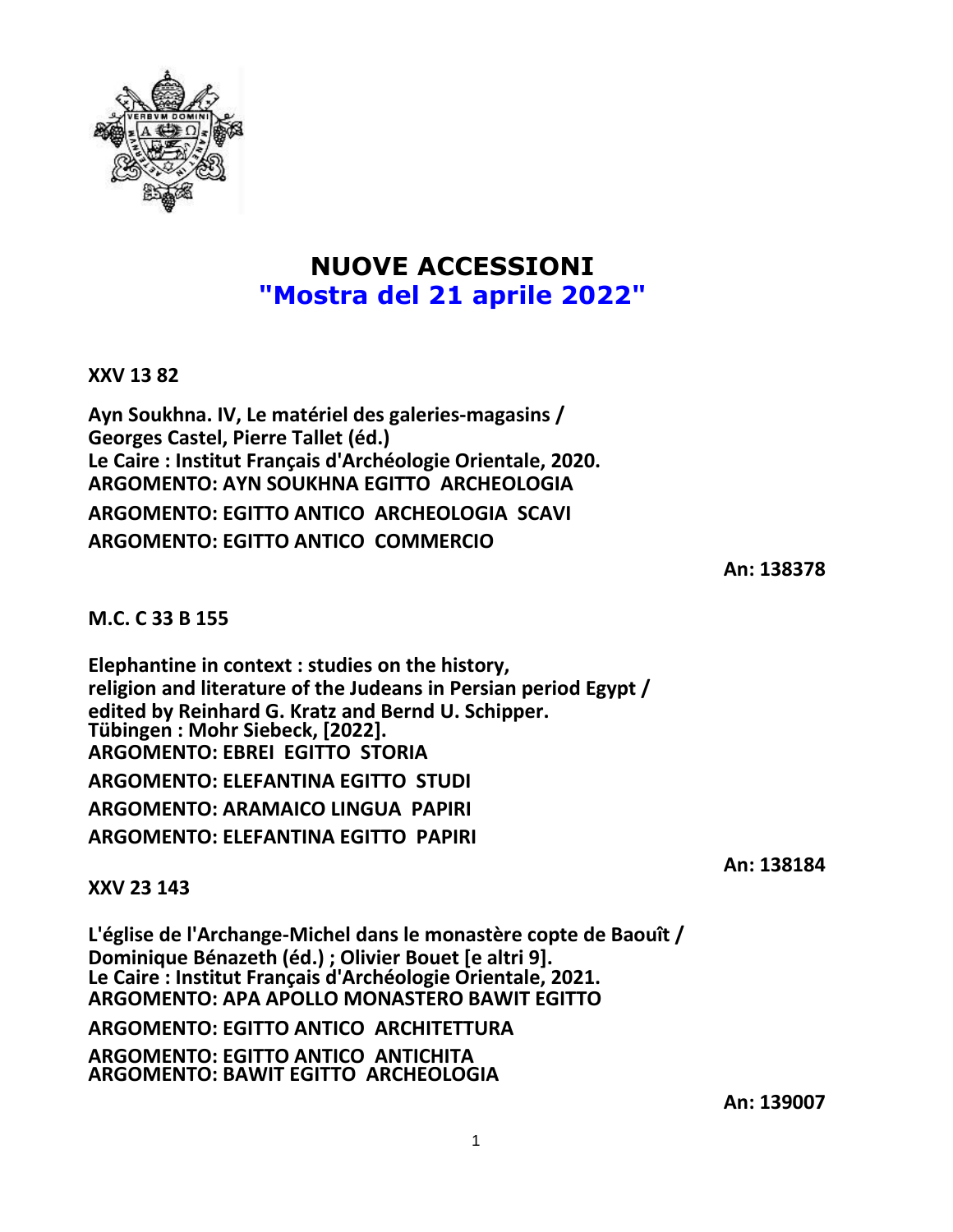**A.P. 29 477**

**The composition, theology, and early reception of Matthew's Gospel / edited by Joseph Verheyden, Jens Schröter, and David C. Sim. Tubingen : Mohr Siebeck, [2022]. ARGOMENTO: BIBLIA NT MATTHAEUS CRITICA TESTUALE ARGOMENTO: BIBLIA NT MATTHAEUS TEOLOGIA**

**An: 138386**

# **F.S. R 89**

**Transitions, urbanism, and collapse in the Bronze Age : essays in honor of Suzanne Richard / edited by Jesse C. Long, Jr. and William G. Dever. Sheffield, UK ; Bristol, CT : Equinox, 2021. ARGOMENTO: RICHARD SUZANNE 1947 FESTSCHRIFT ARGOMENTO: ETA DEL BRONZO VICINO ORIENTE ARGOMENTO: VICINO ORIENTE ANTICO ARCHEOLOGIA STUDI**

**An: 138167**

**XXV 29 15**

**Allen, James P., 1945-. Ancient Egyptian phonology / James P. Allen. Cambridge ; New York : Cambridge University Press, 2020. ARGOMENTO: EGIZIANO LINGUA FONOLOGIA ARGOMENTO: EGIZIANO LINGUA TESTI**

**An: 138363**

**VIII 201 A 16**

**Athas, George. Ecclesiastes, Song of songs / George Athas ; Tremper Longman III & Scot McKnight general editors. Grand Rapids, Michigan : Zondervan, [2020]. ARGOMENTO: BIBLIA VT QOHELET COMMENTI INGLESE ARGOMENTO: BIBLIA VT CANTICUM CANTICORUM COMMENTI INGLESE**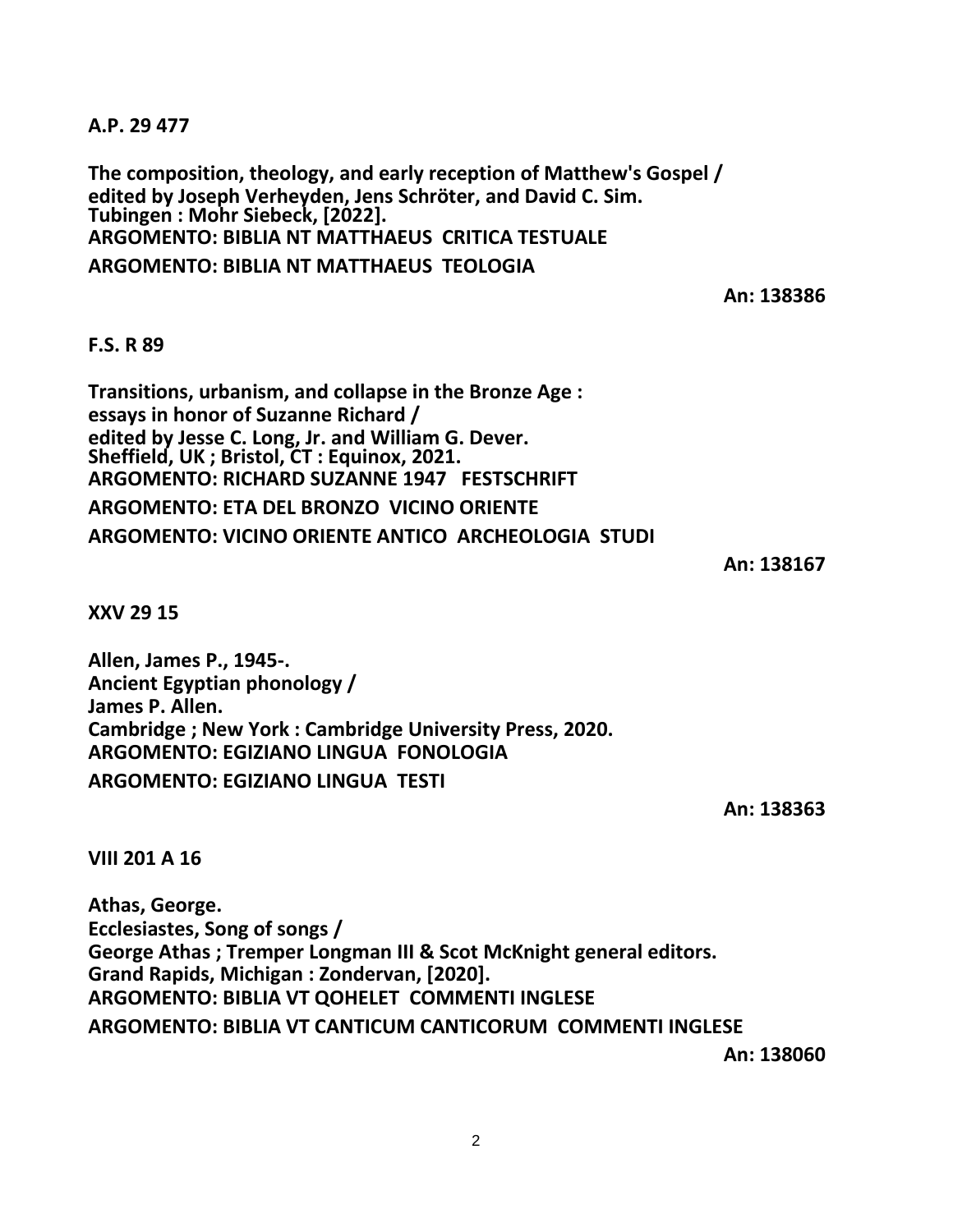### **VIII 116 8**

**Brueggemann, Walter, 1933-. 1 & 2 Kings / Walter Brueggemann. Macon, Georgia : Smyth & Helwys, [2000]. ARGOMENTO: BIBLIA VT REGUM COMMENTI INGLESE**

**FASC XVII 52.2**

**Bruni, Luigino, 1966-. L'uso dei beni : Bibbia ed economia in dialogo / Luigino Bruni - Massimo Grilli. Roma : Gregorian & Biblical Press, [2021]. ARGOMENTO: BIBLIA ECONOMIA**

**XIX 38 13**

**Cogan, Mordechai, 1939-. Under the yoke of Ashur : the Assyrian century in the land of Israel / Mordechai Cogan. Jerusalem : Carta, 2021. ARGOMENTO: EBREI STORIA 953 589 A C ARGOMENTO: ASSIRIA STORIA ARGOMENTO: BABILONIA STORIA**

**VIII 33 C 5**

**Gerbrandt, Gerald Eddie, 1946-. Deuteronomy / Gerald E. Gerbrandt. Harrisonburg, Virginia ; Kitchener, Ontario : Herald Press, [2015]. ARGOMENTO: BIBLIA VT DEUTERONOMIUM COMMENTI INGLESE**

**An: 138126**

**XII 8 B 21**

**Grilli, Massimo, sacerdote, 1948-. Matteo, Marco, Luca e gli Atti degli Apostoli / Massimo Grilli. Bologna : EDB, 2015. ARGOMENTO: BIBLIA NT MATTHAEUS INTERPRETAZIONE ITALIANO ARGOMENTO: BIBLIA NT MARCUS INTERPRETAZIONE ITALIANO ARGOMENTO: BIBLIA NT LUCAS INTERPRETAZIONE ITALIANO ARGOMENTO: BIBLIA NT ACTUS APOSTOLORUM INTERPRETAZIONE ITALIANO**

**An: 138370**

**An: 138036**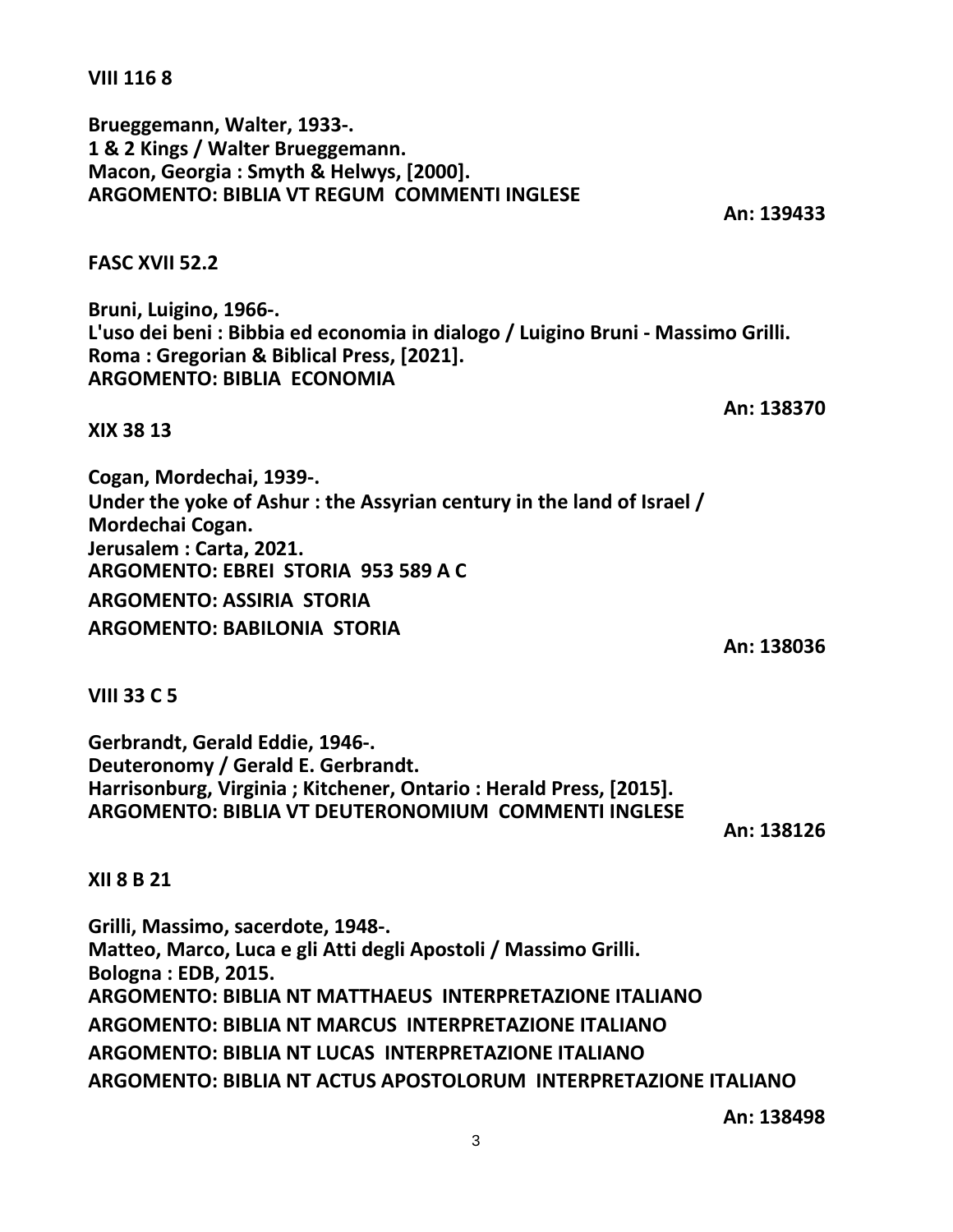**M.C. N 4 8**

**Historical Linguistics of Akkadian conference, (2018 : Austin, Texas). Bēl Lišāni : current research in Akkadian linguistics / edited by Rebecca Hasselbach-Andee and Naʻama Pat-El. University Park, Pennsylvania : Eisenbrauns, [2021]. ARGOMENTO: ACCADICO LINGUA STUDI**

**An: 138151**

**XXVIII 17 IAC SAR 1**

**Iacobus Sarugensis, santo, 451-521. Jacob of Sarug's Homilies on the six days of creation: the seventh day / edited and translated by Edward G. Mathews Jr. Piscataway, NJ : Gorgias Press, 2021. ARGOMENTO:**

**An: 138950**

**VIII 101 19**

**Macchi, Jean-Daniel, 1963-. Ester / Jean-Daniel Macchi. Stuttgart : Verlag W. Kohlhammer, 2021. ARGOMENTO: BIBLIA VT ESTHER COMMENTI TEDESCO**

**An: 138476**

**M.C. P 9 36**

**Meynet, Roland, S.I., 1939-. Ruth / Roland Meynet. Leuven ; Paris ; Bristol, CT : Peeters, 2022. ARGOMENTO: BIBLIA RETORICA ARGOMENTO: BIBLIA VT RUTH ANALISI RETORICA**

**An: 138402**

**VIII 201 A 15**

**O'Dowd, Ryan P., 1971-. Proverbs / Ryan P. O'Dowd ; Tremper Longman III & Scot McKnight general editors. Grand Rapids, Michigan : Zondervan, [2017]. ARGOMENTO: BIBLIA VT PROVERBIA COMMENTI INGLESE**